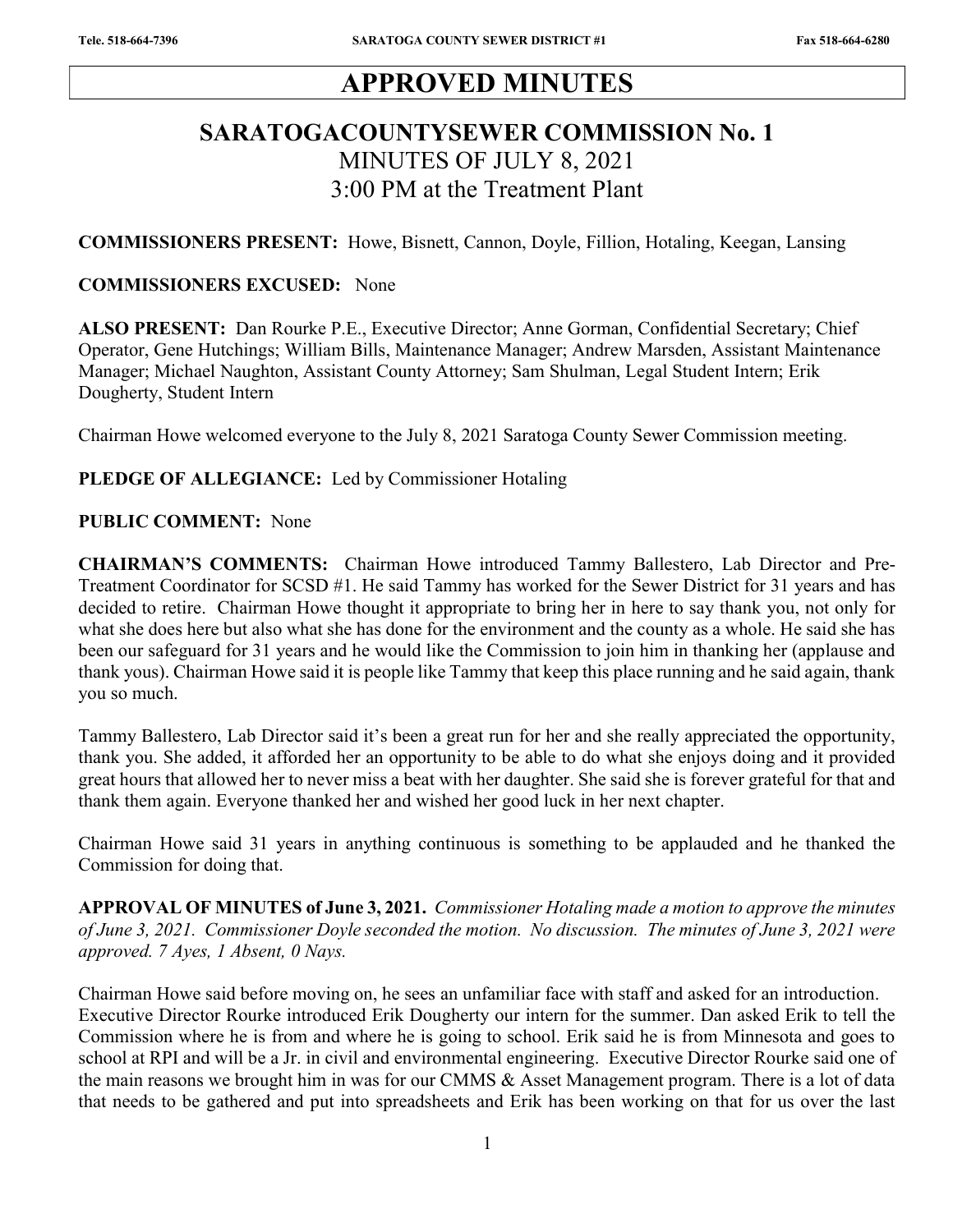couple of weeks and we have him through August. Chairman Howe and the Commission welcomed him and thanked him for being here.

Chairman Howe said moving on to the capital projects. Executive Director Rourke said we used to have some of our other projects, the ammonia and biosolids under 2018 Capital Projects. He said he shifted those down as they are more likely to be next year's projects and they will be seen further down the agenda compared to where they have been in the past.

## 2020 CAPITAL PROJECTS

Storage Building/HVAC and Roof Replacement Design – Executive Director Rourke reported there is a progress meeting scheduled for next week. We are still progressing through design and hopefully on track to have those plans completed sometime in October. The AHU-5 (Air Handling Unit) has been delivered for the HVAC for this building, but we are still waiting for the condensers to show up. The contractor is not going to come here and do that work until the condensers are delivered so they can do everything all at once. Executive Director Rourke said we are hoping that comes in the next week or two.

Interceptor Relining Phase VIIB – Executive Director Rourke reported we have a meeting next week to go over our comments on the plan sets. Andrew, Bill and he will provide comments to the engineer to go over what needs to change, what we need to amend and/or what we need to add. Hopefully we will be on track again to bid that project later this year. We are still awaiting final approval from the OSC (Office of State Comptroller) regarding the increased cost to the average user. We did get some comments back and we have had our application reviewed, which is great. We are in the process of answering those questions now and once we get them answered, hopefully we can get that approval back and begin finalizing the plan set, specifications and get that project out to bid.

Commissioner Cannon arrived at 3:07 P.M.

Riverside (Stillwater) I&I Reduction Design – Executive Director Rourke reported we are still awaiting Chazen, our engineer to finish their internal QA & QC (Quality Assurance & Quality Control) of the plans before they send us to review. He said they are still very confident and aiming to go out to bid by late summer and begin that work hopefully before the end of the year. Executive Director Rourke clarified that is just the collection system at Riverside #1 Pump Station where we did some internal CCTV work that showed groundwater infiltration and root damage and so we are looking to do that project sooner rather than later.

Saratoga Springs Pump Station and F.M. Evaluation and Design – Executive Director Rourke informed we just received one of the reports today for the pump station and we are still awaiting a finalized report for the forcemain evaluation. Once we receive that we will review it and set up a meeting with our engineer, Weston & Sampson to go over the expected repairs and/or replacements that are going to be needed for both the pump station and the forcemain. That should give us a better picture budget wise of what that will entail.

### 2021 CAPITAL PROJECTS

LED Lighting Upgrade – Executive Director Rourke reported this project is 85% complete. We ran into an issue recently where we seem to have a voltage surge that took out some of our drivers for our emergency lights. So, we are trying to determine the cause of that and there are also some minor installs to be done, then that project will be complete.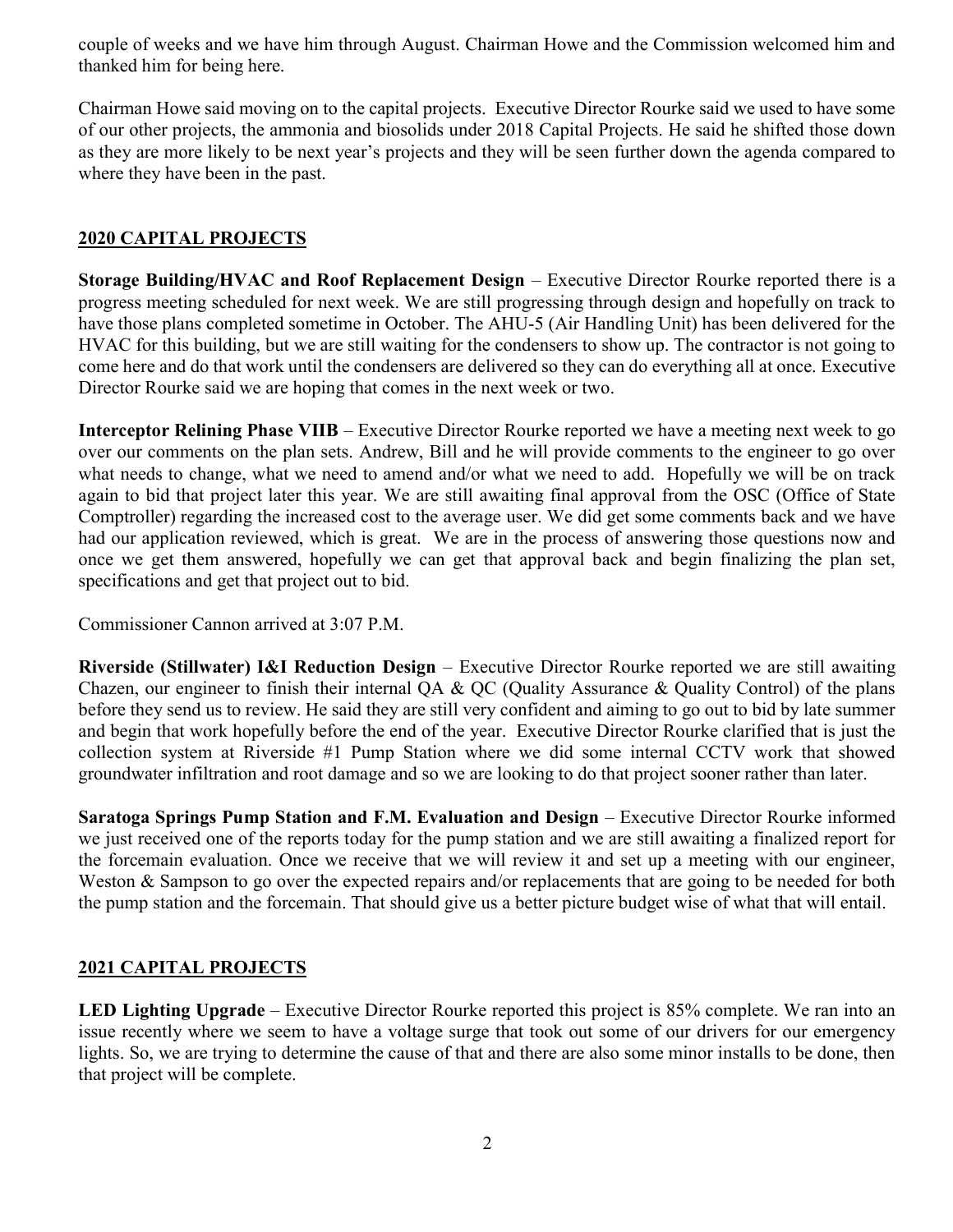Secondary Clarifier Gate and MCC Replacement – Executive Director Rourke informed we just received the engineering report this week to review. There was a lot of good information in there and it will take a little bit of time to digest it all. Executive Director Rourke said he knows the costs are increasing and he doesn't have a final cost on that yet but it will be reviewed with the engineer. When that is finalized and he knows actually what that will be he will bring it in front of the Commission for discussion.

CMMS & Asset Management Implementation– Executive Director Rourke said our intern Erik is working on gathering asset information throughout the plant and collection system. We are moving forward with our implementation with the engineer, B&L and our software platform, Utility Cloud who we have weekly meetings with to answer questions, go over creating and deleting assets, etc., and that has been going well to date.

Technical Determination of Local Limits – Executive Director Rourke said there was a meeting today regarding our pollutants of concern and defining what we may want to add to our sampling plan. He said we need to do a pretty hefty sampling effort in both the plant and collection system on our influent and effluent, and sludge as well to understand what there is background in our wastewater verses what is coming from industry. From there we will do a maximum allowable head works loading and determine what people, both residential and commercial as well as industrial can discharge. Chainman Howe asked if there were any questions. Executive Director Rourke said one thing he would add to that with the hefty sampling effort, we are sending the sampling to Adirondack Environmental Labs and we are paying for that out of our budget that was not included. He said he did not ask for it in the engineer's contract because we already have a contract with Adirondack Environmental. Based on those findings, we may need to amend the Adirondack Environmental contract to increase that amount to be able to finalize all this testing because EPA (US Environmental Protection Agency) requires (7) days of sampling when sampling the collection system. We have approximately 30-40 different pollutants that we may be sampling in our collection system to get a better understanding of what is coming down the pipe. Executive Director Rourke said that may happen but may not, he has to look at the budget and understand where we are but he wanted to give the Commission a heads up.

#### 2022 CAPITAL PROJECTS

Biosolids Handling Facility – Executive Director Rourke said today we would be looking to set a public hearing on this project. He said in the agenda packet there was a draft Executive Summary. He said he recognizes that we have not had a lot of discussion on this project, but we had a lot of discussions on the joint project. He said this project is very similar to the joint project except obviously, we are now carrying 100% of the cost and we are no longer in an agreement with Albany County. Executive Director Rourke said we did look at a large number of alternatives which are listed on the draft Executive Summary. The alternative that peaked our interest the most was #9 which had a capital cost of \$51,900,000.00 with one of the lower, if not lowest, annual cost of \$2.7M/year. This would be anaerobic digestion, it would go to a dryer and then we would utilize the gas from the anaerobic digestion and turn it into RNG (Renewal Natural Gas) with the hope that we can inject that into the pipeline. RNG has a lot of benefits in terms of a commodity market around RNG, where basically you can sell it on the open commodity market and big oil companies and carbon producers can actually satisfy their sustainability goals and requirements from the federal government by purchasing what we would put into the pipeline as a renewable source. Executive Director Rourke said now this is a commodity market, it goes up and down so there is a little bit of a risk, but the risk reward that we saw seemed to make sense. He said obviously this increases the capital cost slightly but there's also an economies scale with this type of cleaning technology. He said even if we use that gas to generate electricity, we would still need to clean it up. So, this is taking the next step of cleaning it up a little bit more to inject it into the pipeline. Executive Director Rourke added, if for any reason as we are finishing design and before going into construction that commodity market either fails to exist or is dropping, we can still utilize the capital investment that we made to clean the gas to potentially go to a generator or a microturbine.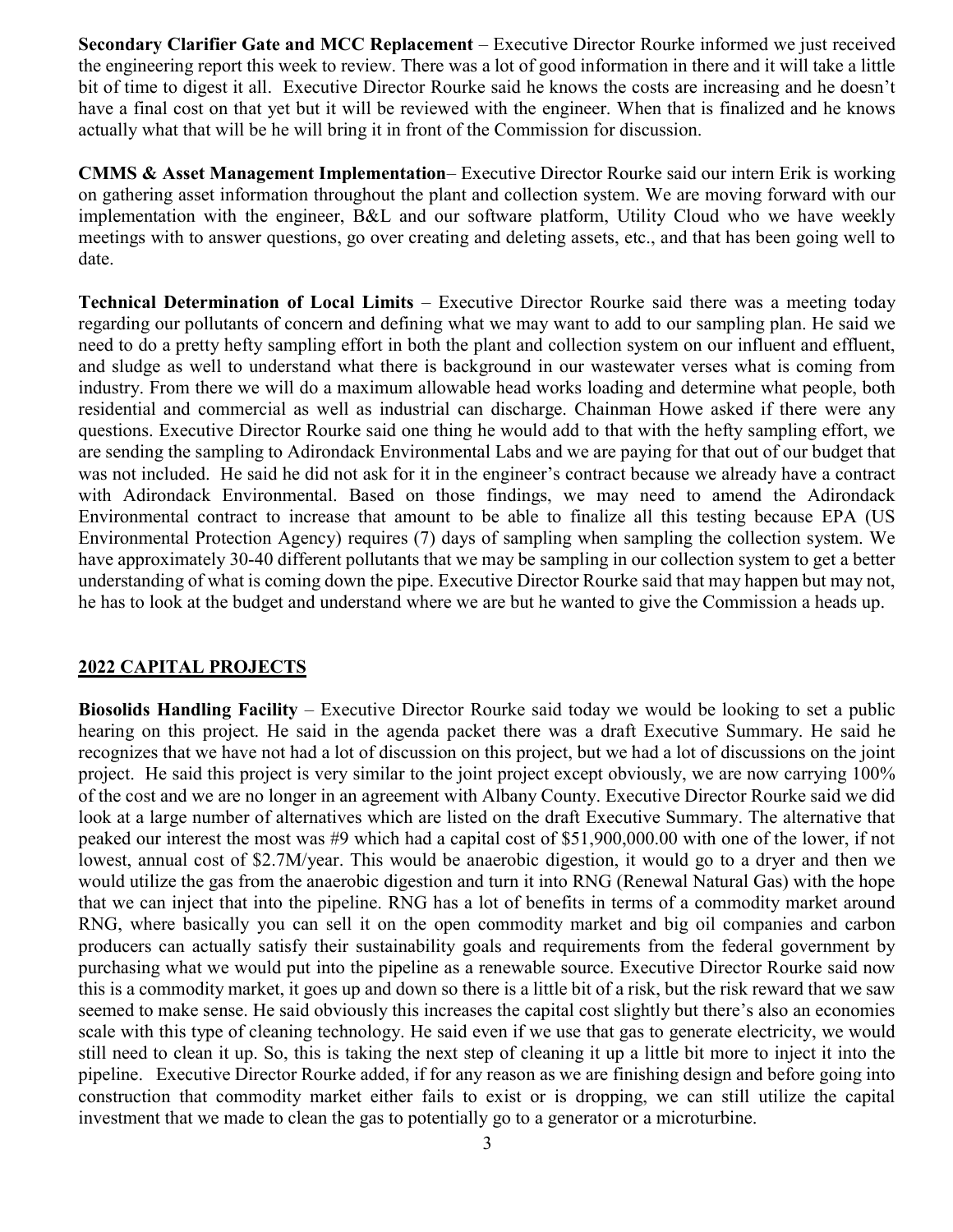Executive Director Rourke said those are the alternatives and today would be a motion to set a public hearing to discuss the proposed construction of a Biosolids Handling Facility at the Saratoga County Sewer District No. 1 WWTP.

Commissioner Doyle made a motion to approve forwarding a recommendation to the County Board of Supervisors to schedule a Public Hearing for the proposed construction of a Biosolids Digester Facility for Saratoga County Sewer District No. 1 with a maximum not to exceed project cost of \$51,900,000.00. Commissioner Cannon seconded the motion. Discussion involved the type of dryer, durability, dependency and redundancy as well as revenues for natural gas production. The motion for recommending approval for scheduling of the Public Hearing for the proposed construction of a Biosolids Digester Facility passed: 8 Ayes, 0 Nays.

Executive Director Rourke said there are a couple of things he is sorry that he did not put on the agenda but wanted to clean up for the Biosolids Handling Facility. He said he will ask Attorney Naughton to chime in if need be. He said there are (2) things regarding SEQR (State Environmental Quality Review Act) and rescinding previous resolutions regarding the Joint Biosolids project. First, with the SEQR there is a certain way this is typically handled where an agency states that they are intending to be the lead agency with some type of resolution. Executive Director Rourke said the reason we are moving so quickly with this is the funding cycle. Environmental Facilities Corporation (EFC) has still not come out with the dates of when the WIIA (Water Infrastructure Improvement Act) grants will be available. We are only going based on previous times which was in 2019 when it was announce July 9<sup>th</sup> and due September 13<sup>th</sup> and they require a bond resolution to be attached to it. There is a lot that goes into getting a bond resolution passed at the County level, including SEQR, including a project resolution, including a public hearing which all takes time. Executive Director Rourke said that is why we are trying to push this a little bit quicker. He said he would like to make a motion at this level today that may get passed at Law and Finance and then to the County BOS level for Saratoga County to be the intended lead agency on this Biosolids project which he thinks will cover all basis to be able to continue moving forward with our funding application. Executive Director Rourke asked Attorney Naughton if that was correct and Attorney Naughton said that was correct.

Commissioner Hotaling made a motion to forward a recommendation to the County Board of Supervisors that Saratoga County as an involved agency desires to assume Lead Agency status for the purpose of SEQR review for the Biosolids project. Commissioner Doyle seconded the motion. No Discussion. Motion passed: 8 Ayes, 0 Nays.

Executive Director Rourke thanked the Commission. He said the third item for the Biosolids Handling Facility project is more of a cleanup for previous resolutions, it's not necessarily a necessity to rescind them but we were talking via email that it probably makes good sense to not have bonds hanging out there by the County Board and this Commission for this project that is not going to happen and to now pass another bond resolution for a very similar project next month. Therefore, Executive Director Rourke requested a motion to rescind BOS's Resolutions 170 and 171 of 2018 and Resolution 195 of 2020 for the Regional Joint Biosolids Project that will allow us to continue moving forward at the Law & Finance and BOS level with this Commissions recommendation to rescind and move forward with the Biosolids Handling Facility.

Attorney Naughton for clarification asked if those resolutions were at the Commission level or the BOS level. Executive Director Rourke said they are at the BOS level and this motion is a recommendation to rescind those resolutions. Attorney Naughton said they expire after 10 years, but is cleaner to have them rescinded and have that on record rather than having (2) competing bond resolutions out there.

Commissioner Doyle made a motion to forward a recommendation to the County Board of Supervisors to rescind BOS's Resolutions 170 and 171 of 2018 and Resolution 195 of 2020 for the Regional Joint Biosolids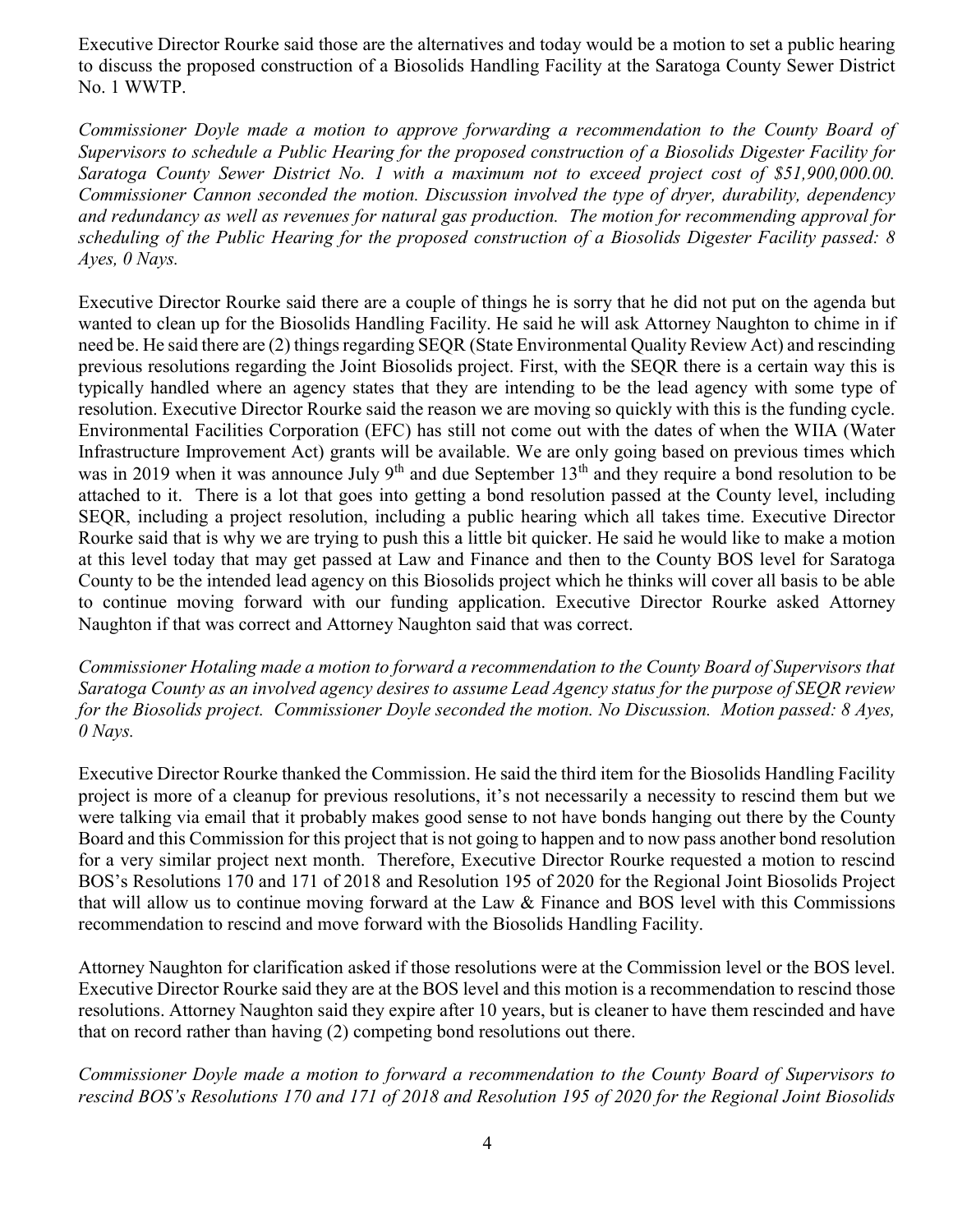Project to allow SCSD #1 to continue moving forward with the Biosolids Handling Facility project. Commissioner Bisnett seconded the motion. No Discussion. Motion passed: 8 Ayes, 0 Nays.

Ammonia Related WWTP Upgrades – Executive Director Rourke said a very similar motion as with the Biosolids Handling Facility, we need to schedule a public hearing to pass a project resolution for the proposed construction of upgrades to the Saratoga County Wastewater Treatment Plant with regards to our Ammonia Upgrades project. Chairman Howe entertained the motion.

Commissioner Cannon made a motion to approve forwarding a recommendation to the County Board of Supervisors to schedule a Public Hearing for the proposed construction of upgrades to the Saratoga County Wastewater Treatment Plant with regards to our Ammonia Upgrades project. Commissioner Bisnett seconded the motion. No Discussion. The motion passed: 8 Ayes, 0 Nays.

Executive Director Rourke said he wanted to add that in the agenda packet there was a revised cost estimate from Barton & Loguidice. They were able to get some better numbers and it is significantly less than our previous cost estimate. The preliminary opinion of probable cost before was approximately \$38M, part of that was they had the design fee in there as well, but we are paying cash for the design fee and not going to be bonding it where we may be bonding the construction engineering. He added the construction subtotal is also significantly less than what was expected, and that is what happens when you go from 30% to 60% to 90%, things get refined, so that's some good news there. Executive Director Rourke said that \$33M is going to end up being what the public hearing is going to be based on. He has to finalize the calculations but the average cost per user is less per year than the OSC's (Office of State Comptroller) requirement of \$11 dollars for approval. If the average cost per user is above \$11 dollars, approval is needed like we are doing with our Interceptor Relining project. It looks like we are going to be less than \$11 dollars for this amount of money and that is good news and that is also the same for the Biosolids Facility, if that works out the way we hope it does, that is either going to be cost neutral or show a significant cost avoidance over the future based on what we are doing now and hauling that sludge out unstabilized. He said hopefully that is a zero net cost to the average user or cost avoidance in the near future to spend on other necessities.

Commissioner Bisnett asked the general question if any of the people we are doing business with putting cost escalation clauses into the contracts, like homebuilders are. Executive Director Rourke said the only one that he can think of currently is our sludge hauling contract, which has cost escalations for fuel he believes, or at least it used to. We may have bid it out the last time, but he can say at our last construction contract for our pump stations did not include any cost escalation clauses. He said it's a great question and when we start to go to bid with some of these projects the hope is that the contingencies that we put on these projects covers an unforeseen issues, but it's a fair point and we will cross that bridge when it comes.

### **MISCELLANEOUS**

Staffing – Executive Director Rourke said he wanted to close the loop on this item from last month. In the agenda packet there is a letter he sent to Human Resources (HR) requesting a few new positions and he wanted to share that with the Commission. Also included was an existing and proposed organizational chart which gives an idea of how our employees are staffed and where they fall vertically under departments within the Sewer District. He said if anyone has questions, let him know. He said it can very well not be approved at the county level, we submit it to them and they have a committee that reviews it and decides. Executive Director Rourke said he tries to instill that we are our own budget for the Sewer District. He said he looked all the way back to the year 2000 with all of the position changes and since 2000 we have only added (2) positions. He said he the County and the Sewer District has grown significantly since then.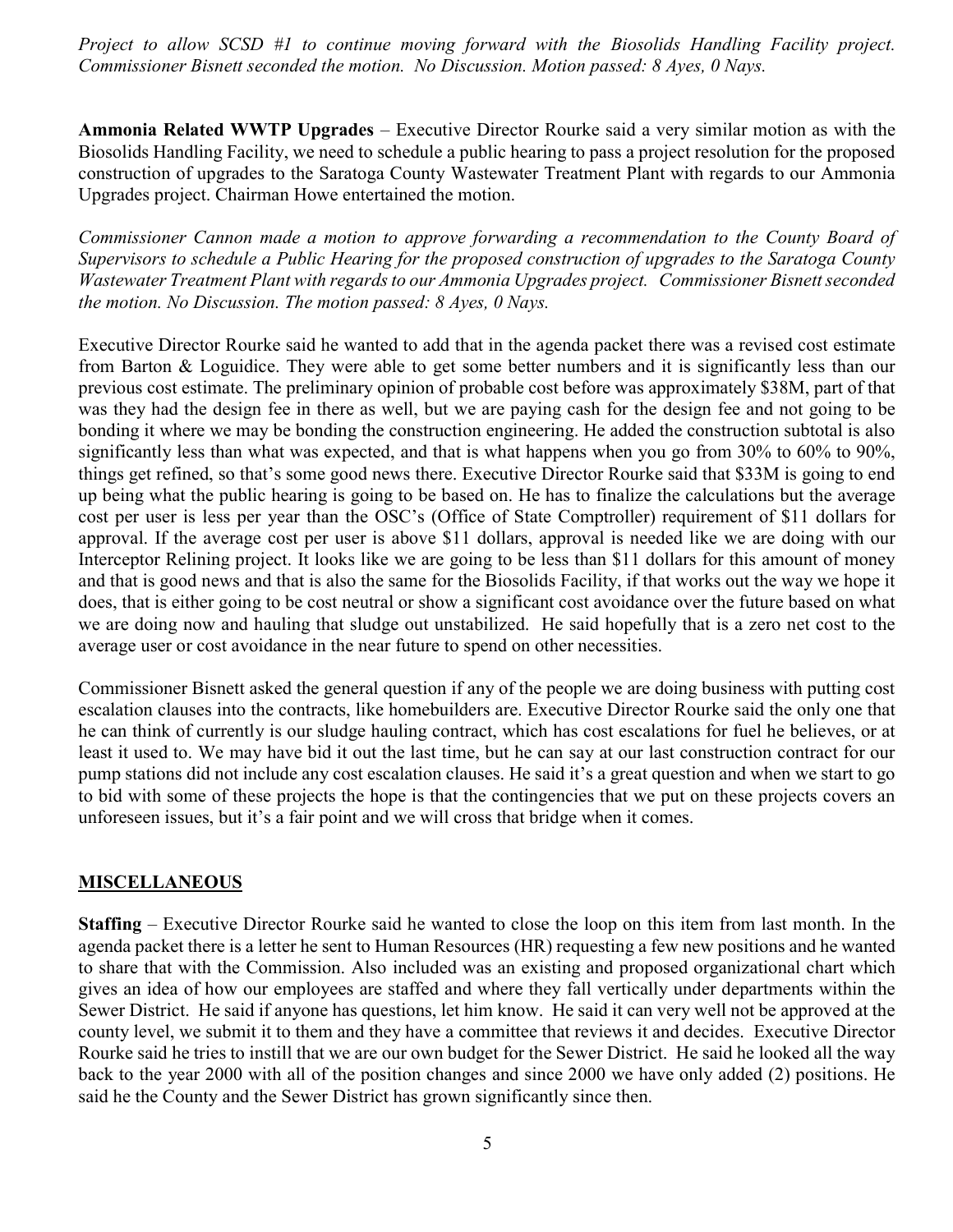Chairman Howe asked Executive Director Rourke to summarize what we are asking for. Executive Director Rourke said we are asking for a new Sr. Account Clerk to assist with purchasing, invoicing on equipment, minor contracts and help assist with payroll when needed, but really what it does is gets Gene, Bill and Andrew out from under needing to get all these quotes, searching for pieces and parts, calling contractors for minor contracts and it will free them up to focus more on their actual job.

Secondly, we are looking at hiring (2) HEO's (Heavy Equipment Operators). Executive Director Rourke said he has worked with HR on this to figure out what the best case scenario is, explaining that we want to get a CDL driver or two so that we can ensure that our flush truck can get out on the road and do the important cleaning work that needs to be done at pump stations as well as in the collection system. This position would be between a worker and a helper and they would not only be operating that flush truck, they would be also assisting with typical maintenance, plowing, shoveling in snowstorms, mowing grass, etc. He added DPW has the exact same position at their facility and it seems like a good fit for here and it gets us our CDL Class B endorsements on site.

Lastly, with the retirement of our Lab Director, Tammy Ballestero, which we all acknowledged earlier, we are looking at reorganizing some of those duties and maintaining the Lab Director position to do what we need to do in the lab, but moving some of the industrial pretreatment duties to a new position we would like to create called a Permit Compliance Manager. That position would take the place of what we call the Day Sr. Operator right now that we have not filled in a while. Executive Director Rourke said over time, since he started here, the Day Sr. Operator didn't necessarily show itself at 100% necessary, so we haven't filled it and have been trying to find the best way to utilize that position. A Permit Compliance Manager can take over some of those industrial pretreatment duties but also can assist with the day to day operations if we are short staffed or assist in the lab when short staffed. We would still require a 3A Wastewater License for that position so that they would still be a certified operator but also be more on the industrial pretreatment side.

Commissioner Hotaling asked if there were any employees currently eligible for these jobs. He said he knows that's a loaded question. Executive Director Rourke said yes. For example the HEO is going to provide incentive for those who are maybe below that position to get their Class B CDL license, which we had someone here that wanted to do that a couple of years ago. The hope is to be able to do that with some of our laborers and helpers to have them move up, but it all comes down to initiative and the want to do it. Executive Director Rourke said one thing we have also done in the last year under the union contract is provide a \$1,500.00 incentive to have a CDL and sign up for weeks to be on-call for emergencies.

Chairman Howe asked if Executive Director Rourke needed anything from the Commission today, or if he was just informing them. Executive Director Rourke said he was just informing everyone. He said if he gets questions from HR or the HR Committee and the Sewer Commission is on board and understands what we are doing then he can say he has mentioned it to the Commission and all is okay.

Chairman Howe said to Executive Director Rourke that he has been very impressed with the way he runs and operates this place over the years he's been here and any recommendation that he may have he supports it. Executive Director Rourke said thank you and he appreciated that. He said there is one more housekeeping item with the letter he sent to the County Administrator's office. He appreciated all the Commissioner's comments. He implemented them and amended them a little bit and it looks like they want to help us. He said he doesn't know to the tune of what number but he thinks it will be significant, and hopefully more significant than what was anticipated. The Commission replied that is good. Executive Director Rourke said they will be accepting the money at the Law and Finance meeting next week and the thought is that's going to generate the questions of where and how can it be spent. He added when you go to the US Treasury Department, Fiscal Recovery, and Corona Virus Fiscal Recovery Funds, one of the options is water/sewer and broadband infrastructure and that is us.